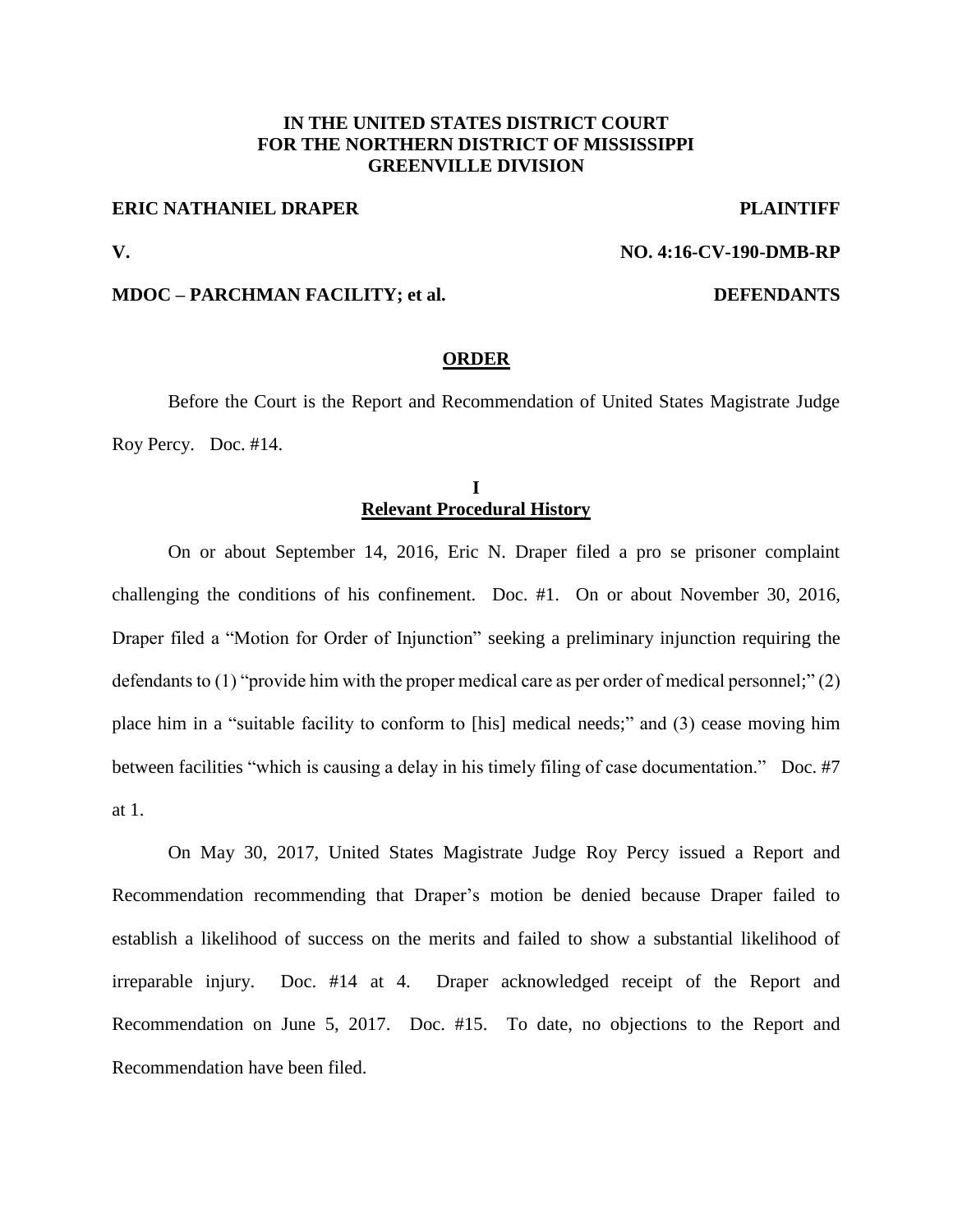## **II Jurisdiction**

The doctrine of mootness derives from the case and controversy requirement of Article III, § 2 of the United States Constitution. *Genesis Healthcare Corp. v. Symczyk*, 569 U.S. 66, 71 (2013). Specifically, "[a] corollary to th[e] case-or-controversy requirement is that an actual controversy must be extant at all stages of review, not merely at the time the complaint is filed." *Id.* (internal quotation marks omitted). Thus, "[i]f an intervening circumstance deprives the plaintiff of a personal stake in the outcome of the lawsuit, at any point during litigation, the action can no longer proceed and must be dismissed as moot." *Id*. at 72 (internal quotation marks omitted). Because mootness is jurisdictional, "[i]n the absence of its being raised by a party, [a] court is obliged to raise the subject of mootness sua sponte." *Bailey v. Southerland*, 821 F.2d 277, 278 (5th Cir. 1987).

When an inmate has been released from prison, his "request for injunctive and declaratory relief in a Section 1983 action fails to present a case or controversy and becomes moot." *Carter v. Tanner*, No. 11-2733, 2014 WL 1329784, at \*2 (E.D. La. Mar. 31, 2014) (emphasis omitted); *Cooper v. Sheriff, Lubbock Cty. Tex*, 929 F.2d 1078, 1084 (5th Cir. 1991) (prisoner's request for equitable relief mooted by transfer). Because it appears that Draper is no longer incarcerated, his motion for injunctive relief is now moot. Accordingly, the Report and Recommendation, which addressed the merits of the motion, will be rejected as moot.

### **III Conclusion**

For the reasons above, the Report and Recommendation [14] is **REJECTED as moot**, 1 and Draper's motion for a preliminary injunction [7] is **DENIED as moot**.

 $\overline{a}$ 

 $<sup>1</sup>$  Having reviewed the Report and Recommendation for plain error, the Court, if it had jurisdiction, would adopt the</sup> Report and Recommendation as its order, thereby denying Draper's motion for an injunction. *See Shelby v. City of El Paso*, 577 F. App'x 327, 331 (5th Cir. 2014)) ("When there has been no objection to a report and recommendation, review is limited to plain error.").